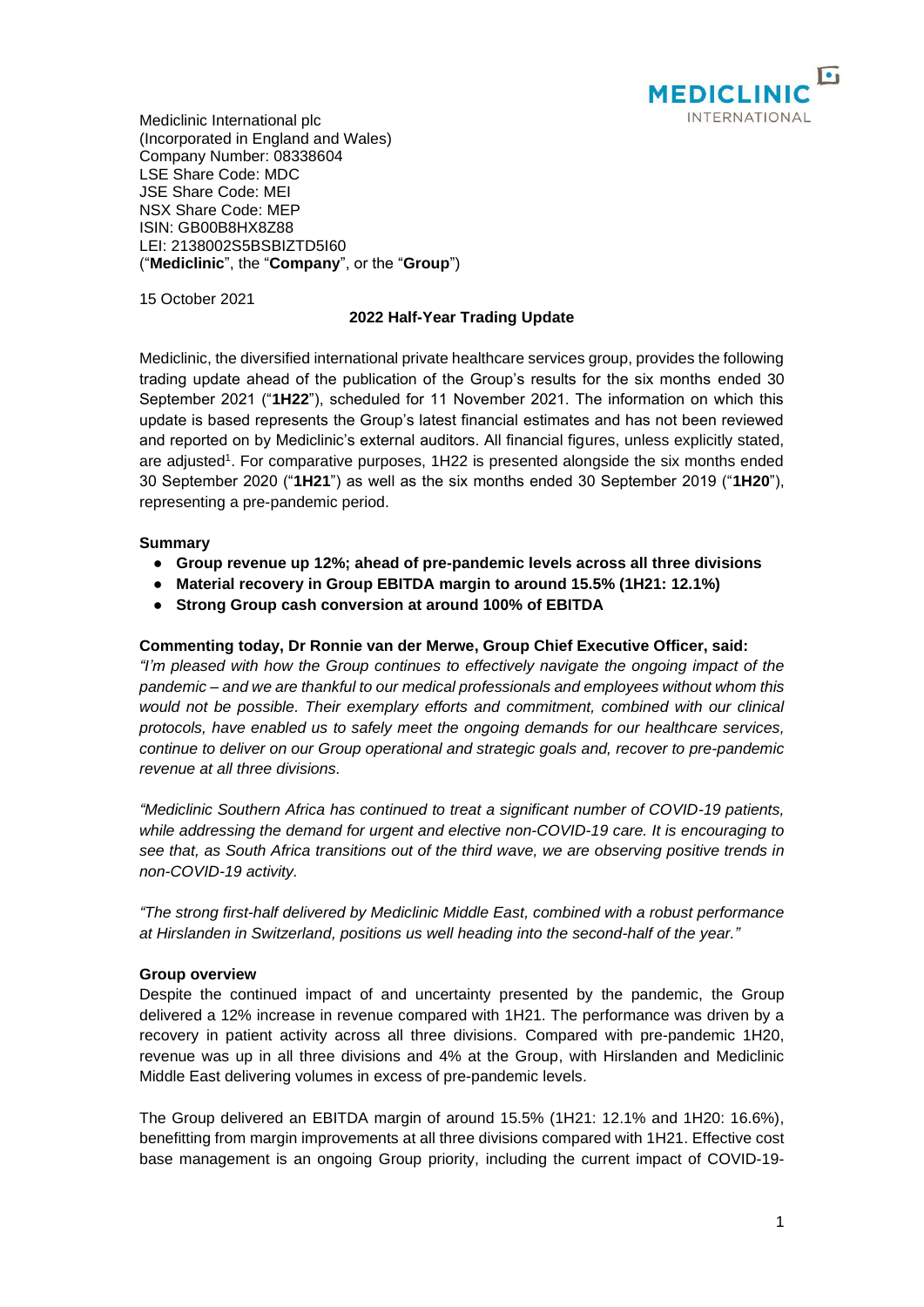related costs. Various initiatives have been established to support the return towards pre-COVID-19 profitability at all divisions.

The Group's cash conversion<sup>2</sup> continued to improve, at around 100% in 1H22 (1H21: 42%; FY21: 77%), in line with the targeted 90-100%.

The Group's ongoing financial discipline and resilience were demonstrated by the increase in cash and available facilities during the first half of the year, to around £770m (1H21: £661m and FY21: £679m). Net debt at around £2 200m (1H21: £2 391m and FY21: £2 159m) includes additional lease liabilities incurred during the period due to the commissioning of the hospital expansion and new Comprehensive Cancer Centre at Mediclinic Airport Road Hospital in Abu Dhabi. The Group continues to have headroom to all covenants, either waived or effective.

Further details on 1H22 performance and the outlook will be provided with the half-year results.

#### **Financial performance**

*Note: All 1H22 figures represent the latest financial estimates and are approximates. None of the figures have been reviewed and reported on by Mediclinic's external auditors.*

|                                                  | 1H22    | 1H <sub>21</sub>  | 1H <sub>20</sub> |            | 1H22 vs 1H21 1H22 vs 1H20 |  |
|--------------------------------------------------|---------|-------------------|------------------|------------|---------------------------|--|
|                                                  |         |                   |                  | % movement |                           |  |
| Group                                            |         |                   |                  |            |                           |  |
| Reported revenue (GBP'm)                         | 1580    | 1411              | 1515             | 12.0%      | 4.3%                      |  |
| EBITDA margin (%)                                |         | 15.5% 12.1% 16.6% |                  |            |                           |  |
| <b>Hirslanden</b>                                |         |                   |                  |            |                           |  |
| Revenue (CHF'm)                                  | 910     | 853               | 871              | 6.7%       | 4.5%                      |  |
| EBITDA margin (%)                                |         | 14.5% 13.7% 16.2% |                  |            |                           |  |
| Inpatient admissions (movement)                  |         |                   |                  | 3.2%       | 2.2%                      |  |
| GBP/CHF average FX rate                          | 1.27    | 1.19              | 1.25             |            |                           |  |
| <b>Mediclinic Southern Africa</b>                |         |                   |                  |            |                           |  |
| Revenue (ZAR'm)                                  | 9 3 8 0 | 6972              | 8 578            | 34.5%      | 9.3%                      |  |
| EBITDA margin (%)                                | 18.5%   |                   | 8.2% 20.8%       |            |                           |  |
| Paid patient days (movement)                     |         |                   |                  | 29.2%      | $(3.1)\%$                 |  |
| GBP/ZAR average FX rate                          | 19.95   | 22.04             | 18.28            |            |                           |  |
| <b>Mediclinic Middle East</b>                    |         |                   |                  |            |                           |  |
| Revenue (AED'm)                                  | 2 000   | 1760              | 1616             | 13.6%      | 23.8%                     |  |
| EBITDA margin (%)                                |         | 14.0% 12.7% 12.6% |                  |            |                           |  |
| Inpatient admissions and day<br>cases (movement) |         |                   |                  | 21.2%      | 17.2%                     |  |
| Outpatient cases (movement)                      |         |                   |                  | 24.3%      | 6.4%                      |  |
| GBP/AED average FX rate                          | 5.10    | 4.65              | 4.62             |            |                           |  |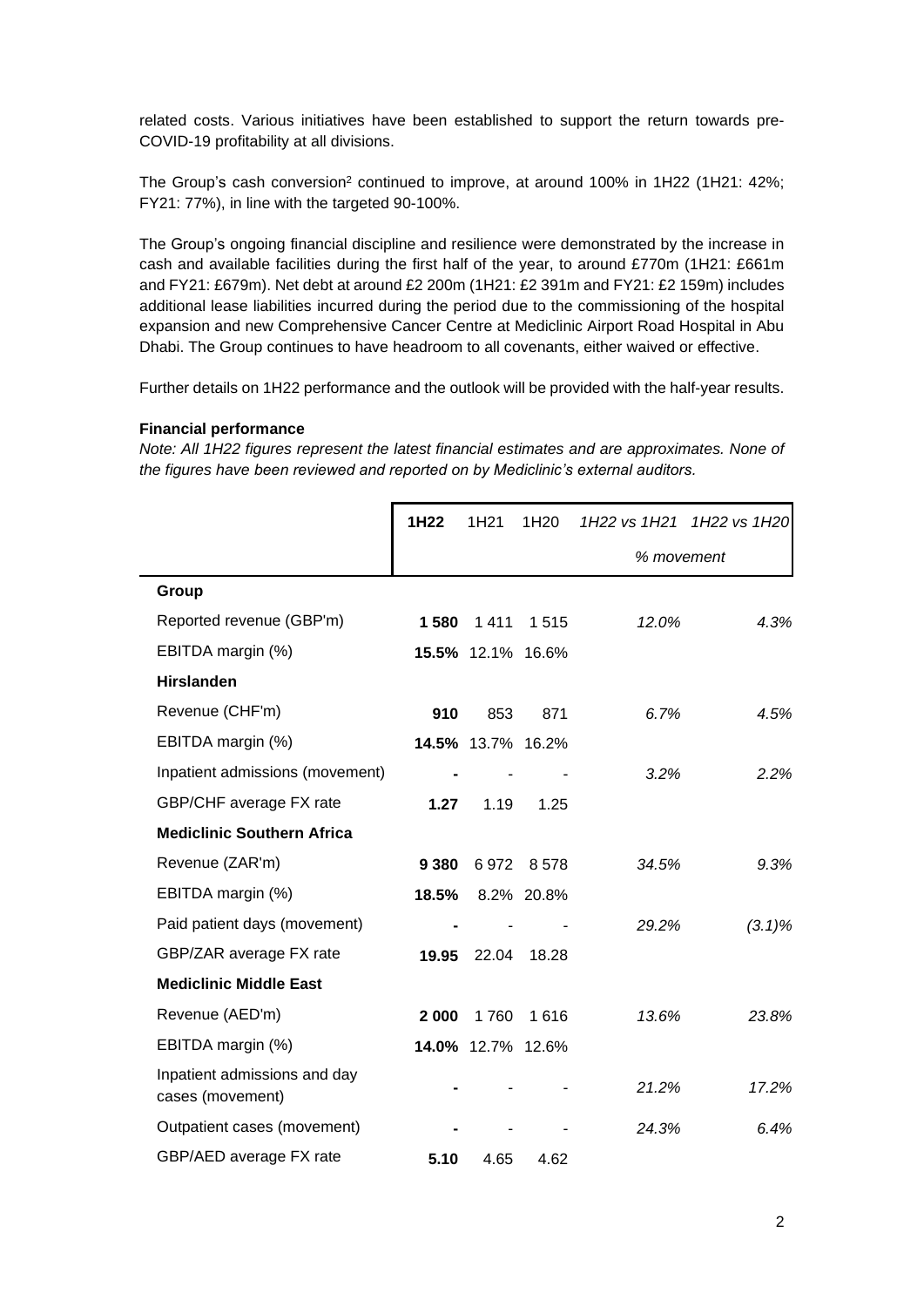*<sup>1</sup> The Group uses adjusted income statement reporting as non-IFRS measures in evaluating performance and as a method to provide shareholders with clear and consistent reporting. The Group's non-IFRS measures are intended to remove from reported earnings volatility associated with defined one-off incomes and charges.*

*<sup>2</sup> Measures conversion of adjusted EBITDA into cash generated from operations.*

## **Cautionary Statement**

This announcement contains certain forward-looking statements relating to the business of the Company and its subsidiaries, including with respect to the progress, timing and completion of the Group's development; the Group's ability to treat, attract and retain patients and clients; its ability to engage consultants and healthcare practitioners and to operate its business and increase referrals; the integration of prior acquisitions; the Group's estimates for future performance and its estimates regarding anticipated operating results; future revenue; capital requirements; shareholder structure; and financing. In addition, even if the Group's actual results or development are consistent with the forward-looking statements contained in this announcement, those results or developments may not be indicative of the Group's results or developments in the future. In some cases, forward-looking statements can be identified by words such as "could", "should", "may", "expects", "aims", "targets", "anticipates", "believes", "intends", "estimates", or similar. These forward-looking statements are based largely on the Group's current expectations as of the date of this announcement and are subject to a number of known and unknown risks and uncertainties and other factors that may cause actual results, performance or achievements to be materially different from any future results, performance or achievement expressed or implied by these forward-looking statements. In particular, the Group's expectations could be affected by, among other things, uncertainties involved in the integration of acquisitions or new developments; changes in legislation or the regulatory regime governing healthcare in Switzerland, South Africa, Namibia and the United Arab Emirates ("**UAE**"); poor performance by healthcare practitioners who practise at its facilities; unexpected regulatory actions or suspensions; competition in general; the impact of global economic changes; the impact of pandemics, including COVID-19; and the Group's ability to obtain or maintain accreditation or approval for its facilities or service lines. In light of these risks and uncertainties, there can be no assurance that the forward-looking statements made in this announcement will in fact be realised and no representation or warranty is given as to the completeness or accuracy of the forward-looking statements contained in this announcement.

The Group is providing the information in this announcement as of this date, and disclaims any intention to, and makes no undertaking to, publicly update or revise any forward-looking statements, whether as a result of new information, future events or otherwise.

# **About Mediclinic International plc**

Mediclinic is a diversified international private healthcare services group, established in South Africa in 1983, with divisions in Switzerland, Southern Africa (South Africa and Namibia) and the UAE.

The Group's core purpose is to enhance the quality of life.

Its vision is to be the partner of choice that people trust for all their healthcare needs.

Mediclinic is focused on providing specialist-orientated, multi-disciplinary services across the continuum of care in such a way that the Group will be regarded as the most respected and trusted provider of healthcare services by patients, medical practitioners, funders and regulators of healthcare in each of its markets.

At 30 September 2021, Mediclinic comprised 74 hospitals, five subacute hospitals, two mental health facilities, 19 day case clinics and 20 outpatient clinics. Hirslanden operated 17 hospitals and four day case clinics in Switzerland with around 1 900 inpatient beds; Mediclinic Southern Africa operations included 50 hospitals (three of which in Namibia), five subacute hospitals, two